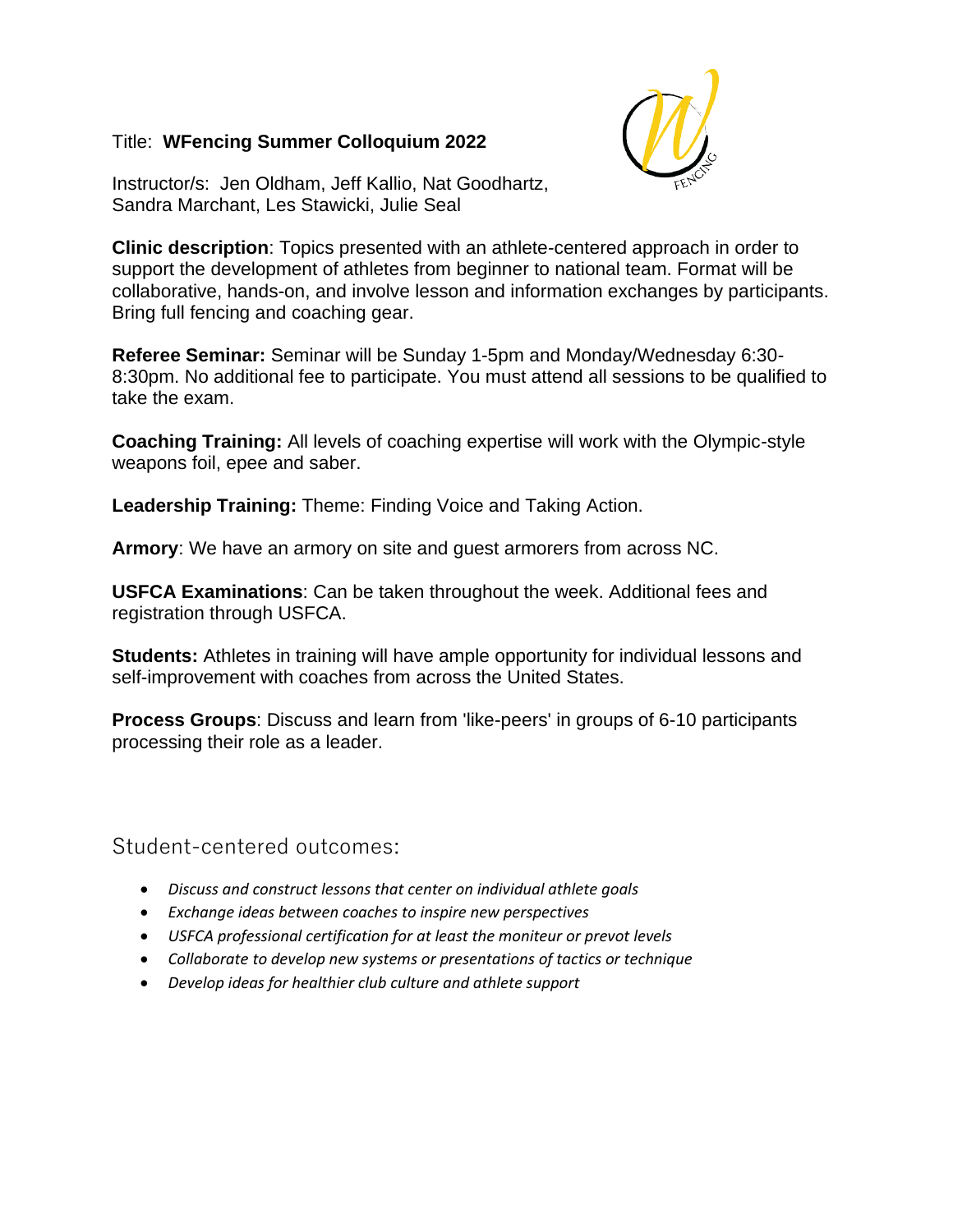## Clinic schedule:

#### **Day One Sunday 7/31: Getting Started.**

- 1-5pm Referee Seminar.
- 5-6:30 Meet and Greet w/ food buy-in option for dinner.
- 6:30-7:30pm Lead Coach Introductions and introduction to your Process Group.

#### **Daily General Schedule Monday - Friday.**

- Morning Session: 9:00am Noon
- Afternoon Session: 1:30 5:00ish
- Practice Sessions: 6:30 8:30pm (Monday and Wednesday Referee Seminar)

#### **Day Two Monday 8/1: The Essentials.**

- Commons Language in Fencing Verbal and Non Verbal Queuing.
- Learning styles, training responses and the science behind training.
- Beginner Class Progressions.
- Video and in person review of beginner coach lessons. You will be asked to submit links before July 15th.
- Parafencing Basics

#### **Day Three Tuesday 8/2: Competing.**

- Technical Skills You Can't Miss in order to Build Champions.
- Structuring the Individual Lesson.
- Honoring Different Body Builds: How to be Athlete-cetric yet be *Firm on Technique.*
- Modern challenges in American Fencing/Group Problem Sloving.
- Intermediate Verbal and Non Verbal Queuing.

#### **Day Four Wednesday 8/3: Referee + Coach + Parent.**

- Advanced Coaching, Referee and Parenting Developmental/Role Plays.
- How can coaches and referees work together better?
- Video and in person review of advanced coach lessons. Use of video replay in coaching development.
- Coaching on the Spectrum: Autism, ADHD.

#### **Day Five Thursday 8/4: Building A Team.**

- Identifying different types of training groups. Can you develop a fencer only with group practices?
- Marketing and development of your Team.
- Supporting Veteran Fencers.
- Video and in person review of group lessons.
- Leading High Performance Teams and Natvigating Group Dynamics.

#### **Day Six Friday 8/5: Customized Group Training.**

- The Leadership Core will develop content based on the needs of the group, what you want more of and Process Group activities/presentations.
- Individual lesson observations, practicing individual lessons and constructive feedback.
- Group celebration.

**Day Seven 8/6 Saturday:** Optional day for USFCA Coaching Certification testing.